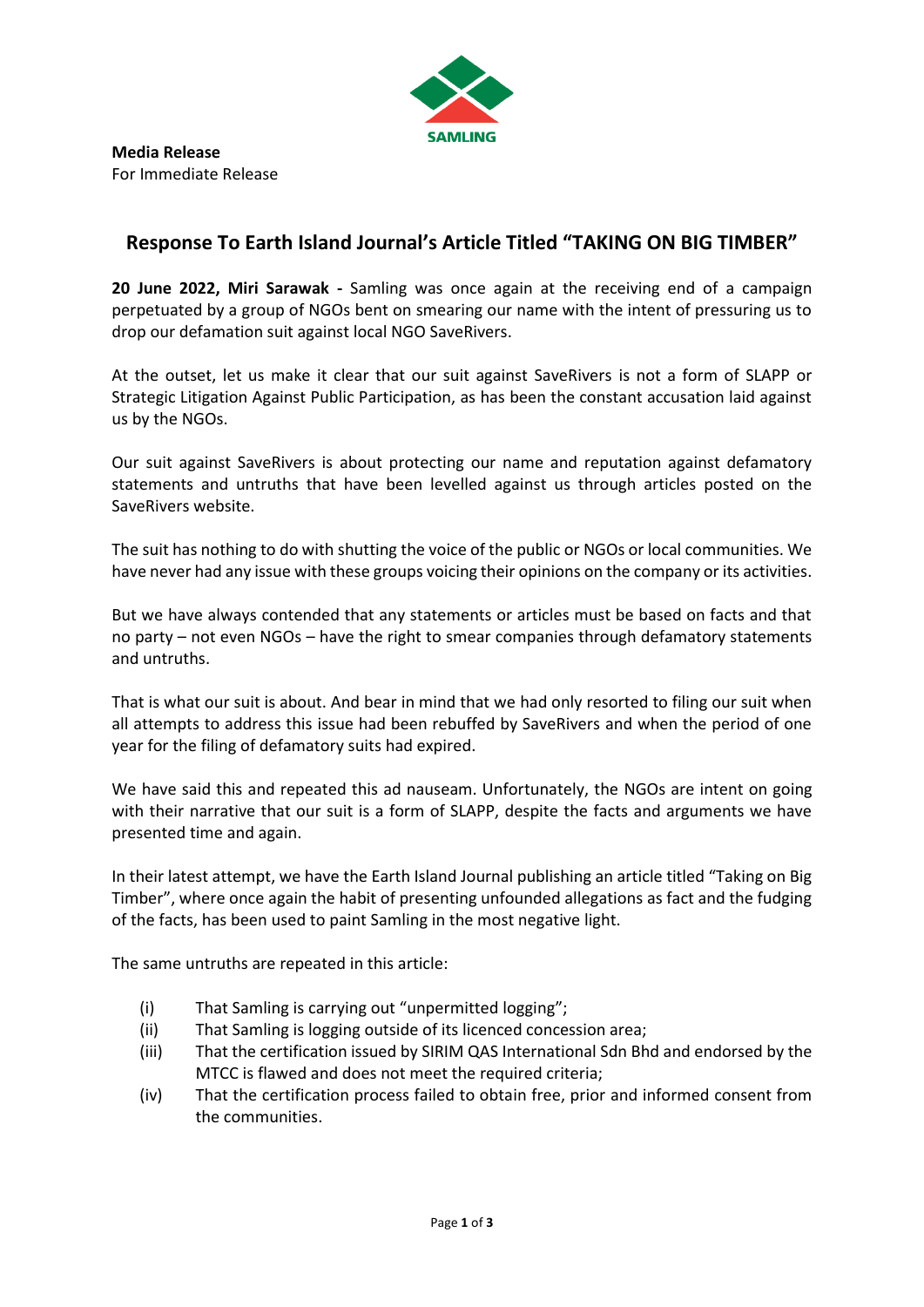

Simply because it cannot accuse Samling outright of failing to obtain consent from the communities to begin operations, the article hedges by quoting villagers as saying Samling failed to obtain free, prior, and informed consent "from the headman and many community members who oppose logging".

But even as they concede that we did in fact obtain consent from young people of the villages, the article again attributes insinuations that the company bribed these young people into giving their consent, to the villagers.

"Rather, villagers say, the company relied on a handful of young people, some of whom are presumably under its employ or have been promised employment, to claim that consent had indeed been obtained."

By their wording, the NGO has very conveniently protected its own skin by citing the villagers for all these unfounded accusations – "we didn't say this, we are just repeating what the villagers told us". So much for verification of facts, or in this case, unfounded allegations.

The fact is engagement sessions were held with members of the communities in the area. Samling has never said that consent was given by 100 percent of the communities. It would be illogical and impossible to obtain this number. The audit process did however, receive consent from a majority of the villagers, as is the requirement for certification.

However, this time, Earth Island Journal goes beyond finding fault with Samling. In this article, they also attempt to smear the credibility of the Malaysian Timber Certification Scheme or MTCS, the efficiency of the Malaysian Timber Certification Council or MTCC, the honesty of the auditing company SIRIM QAS International Sdn Bhd, and the integrity of the Sarawak state government agencies.

The article insinuates that the authorities are in cahoots in rubber-stamping as clean and green, "timber that doesn't meet" the criteria contained in the MTCS. But make no mistake, this accusation isn't being made by the NGOs. No, the article conveniently claims that it is the locals who are making the accusations when it writes:

"But locals say that timber that doesn't meet these criteria is frequently rubber-stamped as clean and green, labelling which makes it ideal for sale in the United States and Europe. In reality, operations certified by these programs have a host of issues, including failure to consult communities or to adequately obtain consent."

Once again, "We didn't make the accusations. We just repeated what the villagers told us." Convenient indeed.

The article then takes issue with the audit process itself, implying that because the auditors are paid by Samling that the process is somehow compromised.

We would like to draw Earth Island's attention to the auditing process in all other countries for logging certification whereby the logging company is always the party that is responsible for all costs of the auditing process.